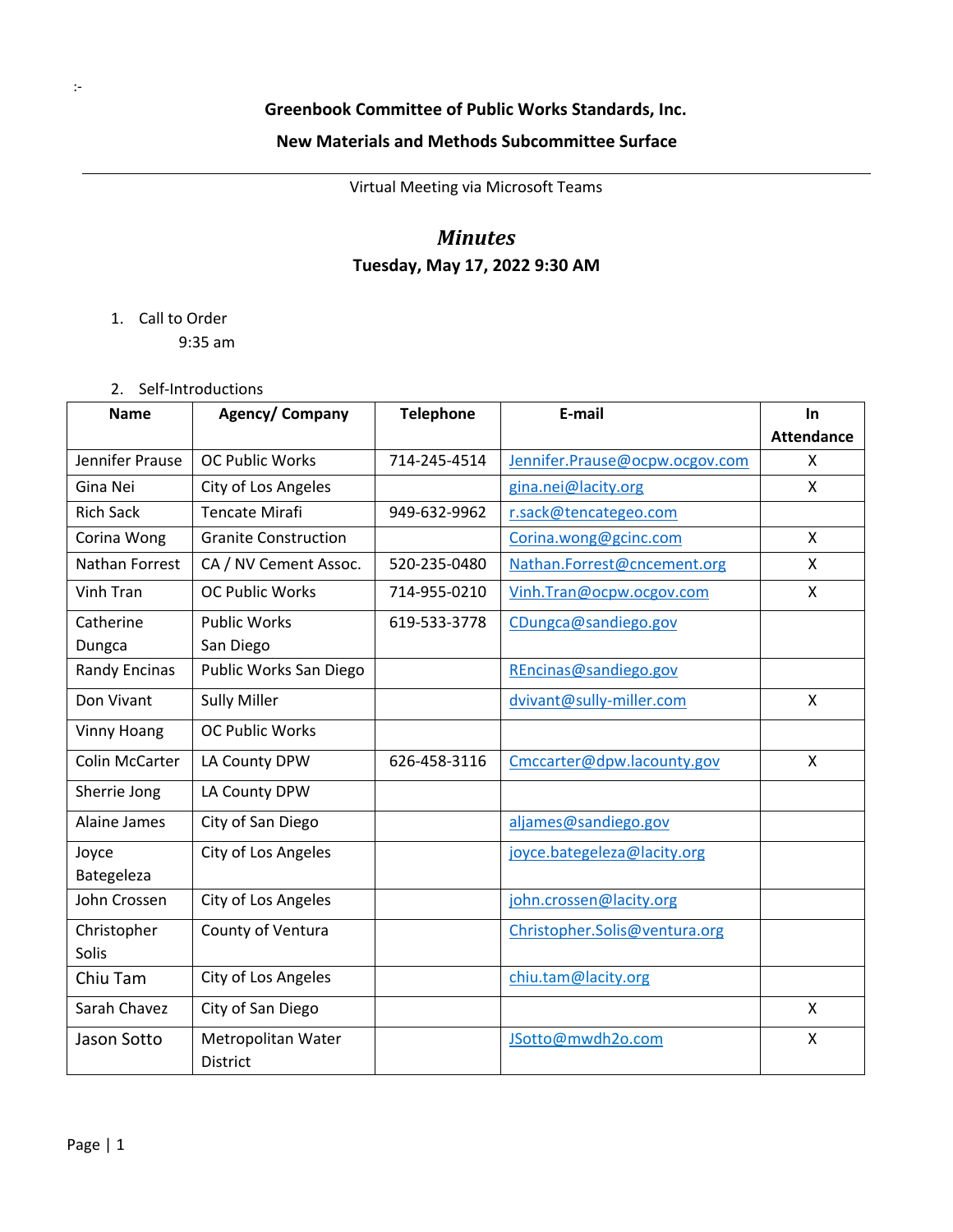- 3. Approval of Minutes from April 19, 2022 meeting with no changes.
- 4. Chair's Report on Main Committee Meeting from April 21, 2022.
	- A. Change log amended to cancel Change 316SM Fiber Reinforced Asphalt Concrete.
	- B. Greenbook roster as of April 13, 2022 has been updated on website.
- 5. Task Force Report & Changes
	- A. Geosynthetics Task Force (Jennifer Prause)
		- Did not meet in May due to low response of attendance
	- B. Asphalt Task Force (Corina Wong)- Met on 5/4/22
		- Change 315SM MAC 10/15 TR Group voted on proposed change and will be moving it forward to the Surface Committee for review
		- The bulk of the meeting was devoted to a presentation from Dave Avers of CalAPA on SuperPave.
	- C. Concrete Ad Hoc (Nathan Forrest) Meeting to take place on 5/19/22
		- Change 304SM on-going revisions
		- Change 314SM Editorial to discuss on 6/9/22
		- Change Number 322SM assigned to Portland Limestone Cement
- 6. Old Business: AB-2953 which is a new assembly bill requiring local agencies to use recycled materials. Proposing to have someone from CalCIMA to attend an upcoming meeting to detail the assembly bill further.
- 7. New Business:
- 8. General Discussion:
- 9. Next Meeting at 9:30 AM on Tuesday June 14, 2022 via Teams.
- 10. Adjourn: 10:01 am

| January 18 | February 15 | March 15     | April 19   | May 17      | June 14    |
|------------|-------------|--------------|------------|-------------|------------|
| July 19    | August 16   | September 13 | October 18 | November 15 | No Meeting |

#### **2022 Meeting Dates**